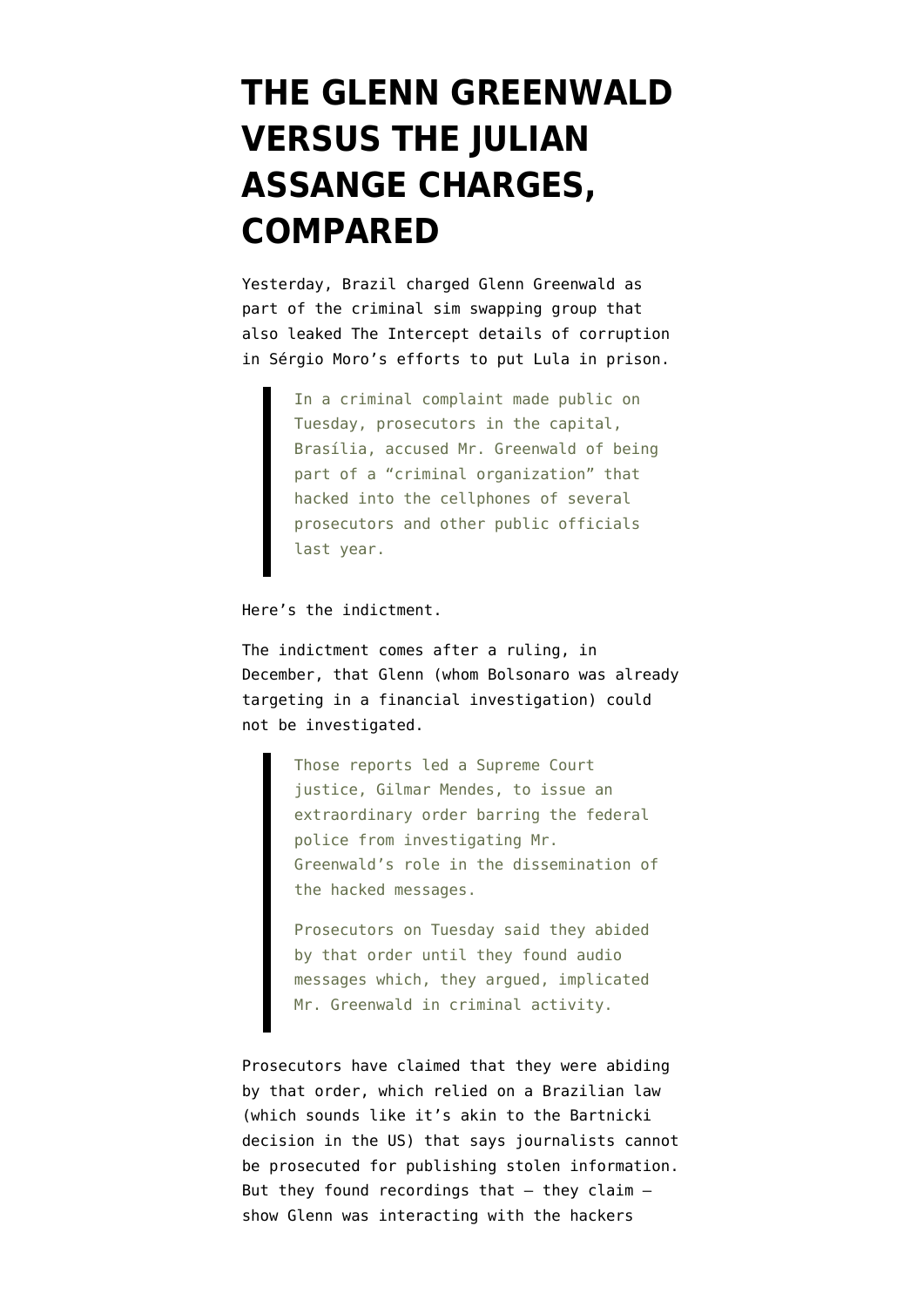*while* they were engaged in their other crimes, and advised them to delete logs, which (the indictment argues) helped them evade prosecution.

> Citing intercepted messages between Mr. Greenwald and the hackers, prosecutors say the journalist played a "clear role in facilitating the commission of a crime."

> For instance, prosecutors contend that Mr. Greenwald encouraged the hackers to delete archives that had already been shared with The Intercept Brasil, in order to cover their tracks.

Prosecutors also say that Mr. Greenwald was communicating with the hackers while they were actively monitoring private chats on Telegram, a messaging app. The complaint charged six other individuals, including four who were detained last year in connection with the cellphone hacking.

The indictment includes long excerpts of the discussion, which (if my combination of shitty Portuguese assisted by Google Translate is correct) they claim shows that, amid news that Moro had been hacked, the source of the Intercept's files came to Glenn and admitted there were currently monitoring Telegraph channels in the period before the Intercept was going to publish and had a discussion about whether they had to keep the stuff leaked to the Intercept pertaining to corruption. Glenn was quite careful to note he wasn't offering advice about what the hackers should do, but said they would keep their one copy in a safe place and so the hackers could do whatever they wanted with the stuff they had. Even in spite of Glenn's clear statement that The Intercept had obtained the files long before the ongoing hacking, the Brazilian prosecutors claim this shows Glenn knew of ongoing hacking and then discussed deleting logs of the prior hacking, making him a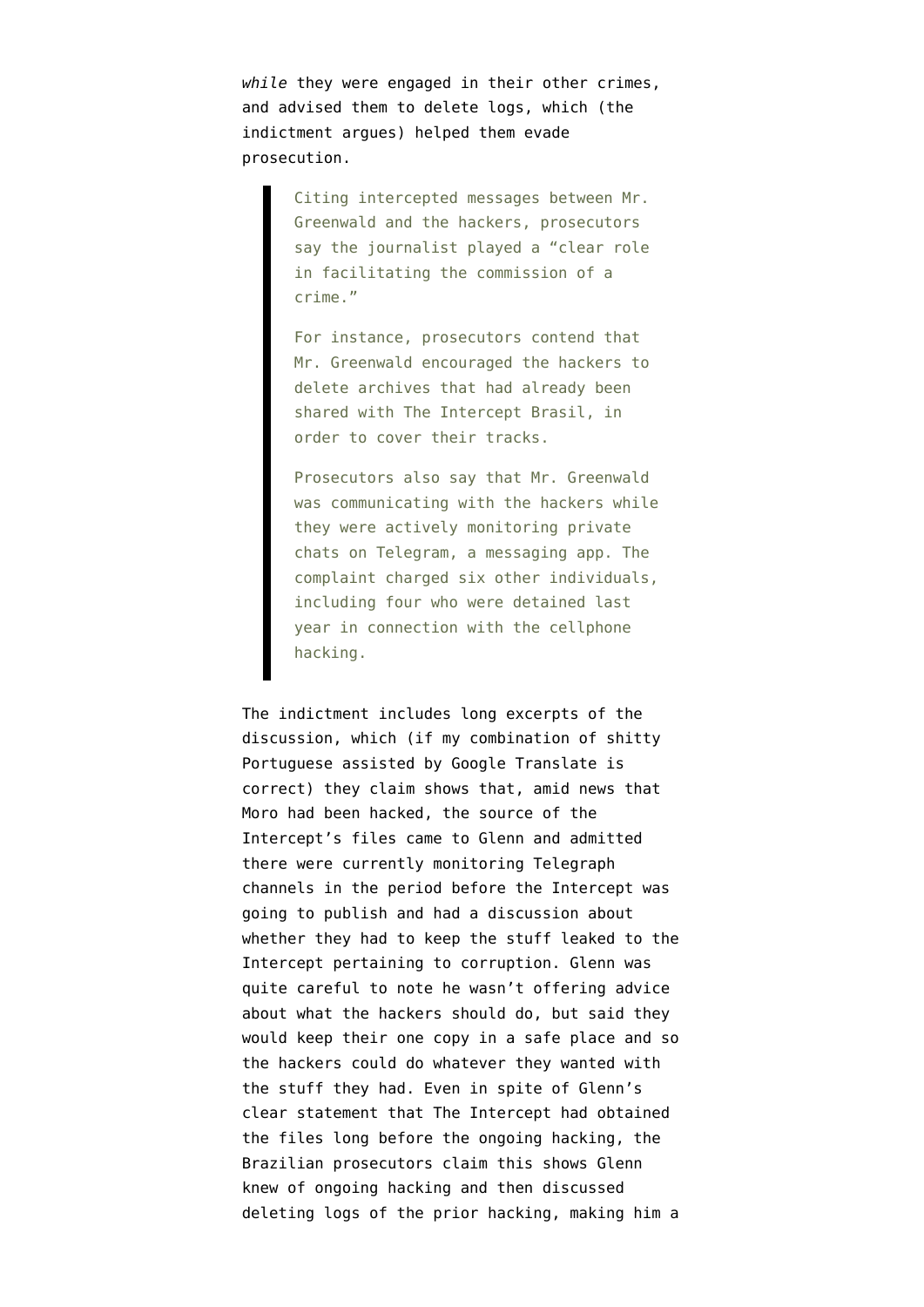co-conspirator.

Apparently, however, this same evidence had already been reviewed before the December ruling, meaning the government is reversing itself to be able to include Glenn in the charges. The government must first get the approval of the judge that issued the initial ruling to prosecute Glenn.

Let me start by saying that this is both an attack on the press *and* a fairly clear attempt at retaliation against a Jair Bolsonaro critic, part of a sustained attack on Glenn and his spouse, David Miranda. The press in the US has pretty loudly come out in support of Glenn, and no matter what you think of Glenn or his Russia denialism, Glenn deserves support on this issue.

The charges have led a lot of people to say that the charges are just like what is happening with Julian Assange. They are similar. But I think they are distinct, and it's worth understanding the similarities and distinctions.

Before I do that, since I've been accused because I report on what the prosecution of Joshua Schulte says — of being insufficiently critical of the existing charges against Assange, here's a post where I talked about [the](https://www.emptywheel.net/2019/04/12/the-dangers-of-the-julian-assange-indictment/) [danger](https://www.emptywheel.net/2019/04/12/the-dangers-of-the-julian-assange-indictment/) of the first charge against Assange (conspiracy to hack information) and here's [one](https://www.emptywheel.net/2019/05/23/the-three-theories-of-prosecution-for-julian-assange/) [where I lay out how a number](https://www.emptywheel.net/2019/05/23/the-three-theories-of-prosecution-for-julian-assange/) of the Assange charges are for publishing information. I don't support the current charges against Assange, though I think some of Assange's [more recent](https://www.emptywheel.net/2017/11/16/the-implicit-threat-in-julian-assanges-ambassador-tweet/) [actions](https://www.emptywheel.net/2017/11/16/the-implicit-threat-in-julian-assanges-ambassador-tweet/) pose closer calls.

#### **Renewing old charges**

In both cases, the government took evidence that had already been assessed — in Assange's case, chat logs from 2010 that the Obama Administration had deemed were not distinguishable from stuff the NYT does, and in Glenn's case, the recordings that police had already reviewed before the ruling that Glenn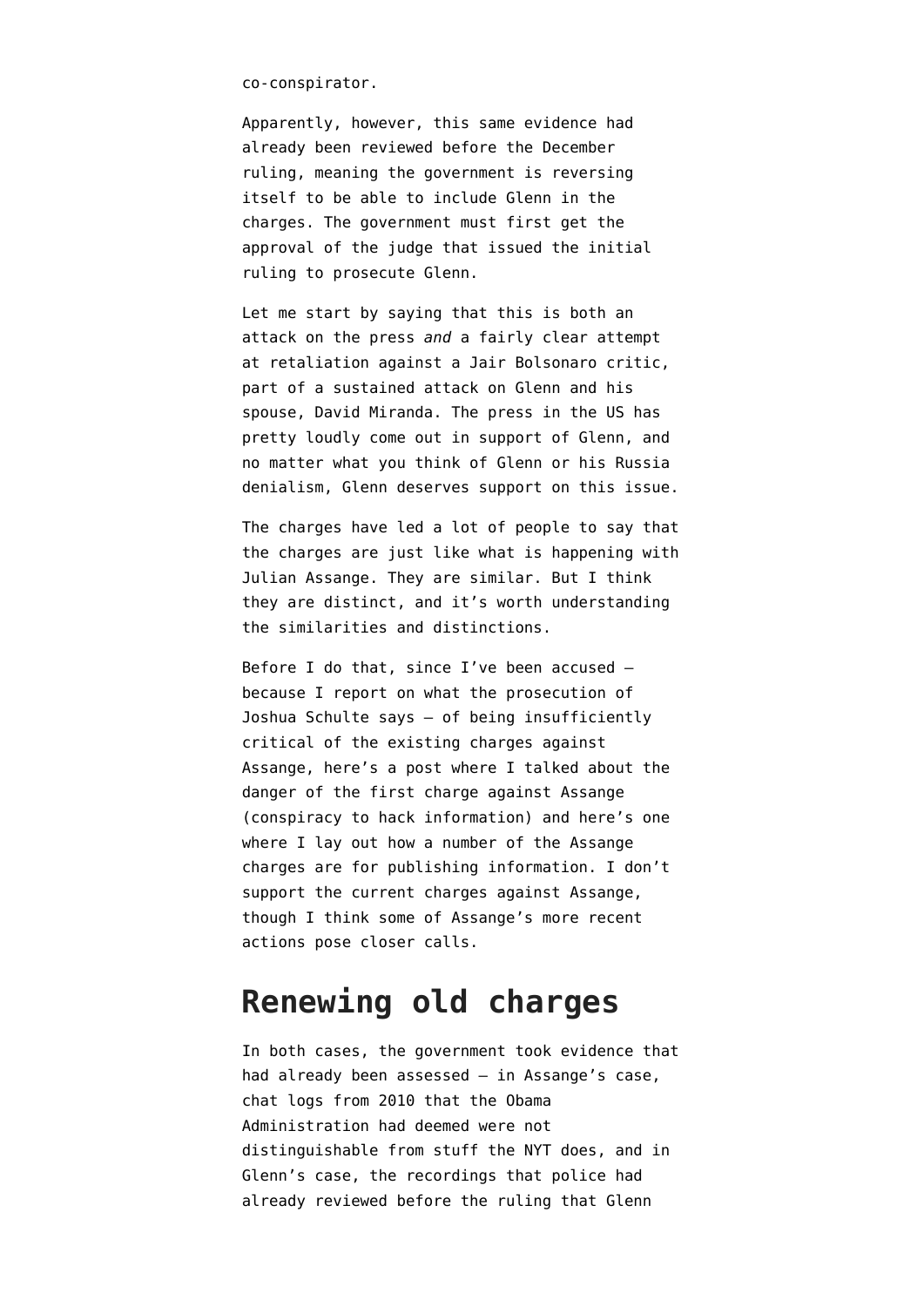should not be investigated — and found reason to charge that hadn't existed before. In Glenn's case, that decision was made just weeks later, under the same Administration. In Assange's case, that decision came by another Administration (one installed in part with WikiLeaks' assistance), but also came after WikiLeaks engaged in several more leaks that had pissed off the US.

The US government has ([Trump flunky efforts to](https://www.emptywheel.net/2019/11/18/the-trump-mueller-answer-the-stone-trial-really-implicates-pardoning-assange/) [pardon Assange notwithstanding\)](https://www.emptywheel.net/2019/11/18/the-trump-mueller-answer-the-stone-trial-really-implicates-pardoning-assange/) always hated Assange, but it's unlikely he would have been charged without 1) the Vault 7 leak burned the CIA's hacking ability to the ground and 2) an authoritarian Trump administration with a gripe against journalism generally. That said, it's still not clear why, if DOJ wanted to go after Assange, they didn't do it exclusively on actions (like extortion using CIA files) that were more distinguishable from journalism, unless the government [plans to add such charges](https://www.emptywheel.net/2019/12/07/the-wikileaks-conspiracy-the-government-prepares-to-argue-wikileaks-has-always-been-an-organized-crime-syndicate/) to show a pattern over time, one that culminated in the Vault 7 leaks.

Whereas with Glenn, this feels immediately personalized, an effort to keep looking at a leak that exposed Bolsonaro's hypocrisy until charges could be invented.

## **The similar conspiracy charge**

Where the two cases are most similar is the common charge: a conspiracy involving computer hacking. But even there, there are important differences.

Brazil is arguing (again, relying on my shitty Portuguese) that Glenn is part of the conspiracy his sources are being prosecuted for because in a conversation where he acknowledged that they were still engaged in criminal hacking, he talked about deleting logs. That is, they're not arguing that he tried to take part in the hacking. They're arguing that he helped the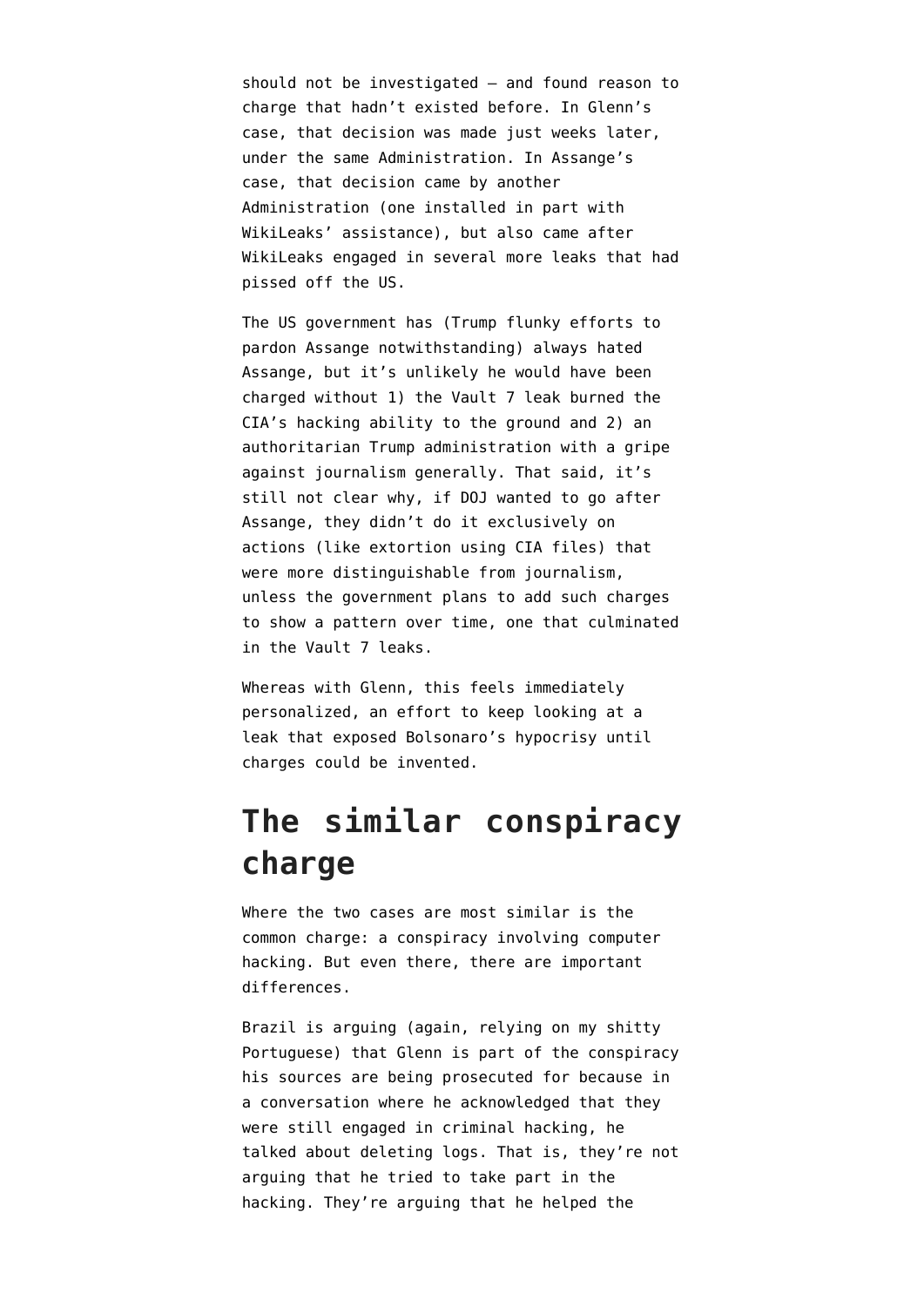ongoing hacking by helping the hackers evade discovery.

This is something that the government has shown WikiLeaks to do, for example showing Assange discussing with Chelsea Manning about operational security. The government cites OpSec assistance in the directly comparable "Conspiracy to Commit Computer Intrusion" charged against Assange ([count 18\)](https://www.documentcloud.org/documents/6024843-Assange-superseding-indictment.html):

- *1. It was part of the conspiracy that ASSANGE and Manning used the "Jabber" online chat service to collaborate on the acquisition and dissemination of the classified records, and to enter into the agreement to crack the password hash stored on United States Department of Defense computers connected to the Secret Internet Protocol Network.*
- *2. It was part of the conspiracy that ASSANGE and Manning took measures to conceal Manning as the source of the disclosure of classified records to WikiLeaks, including by removing usernames from the disclosed information and deleting chat logs*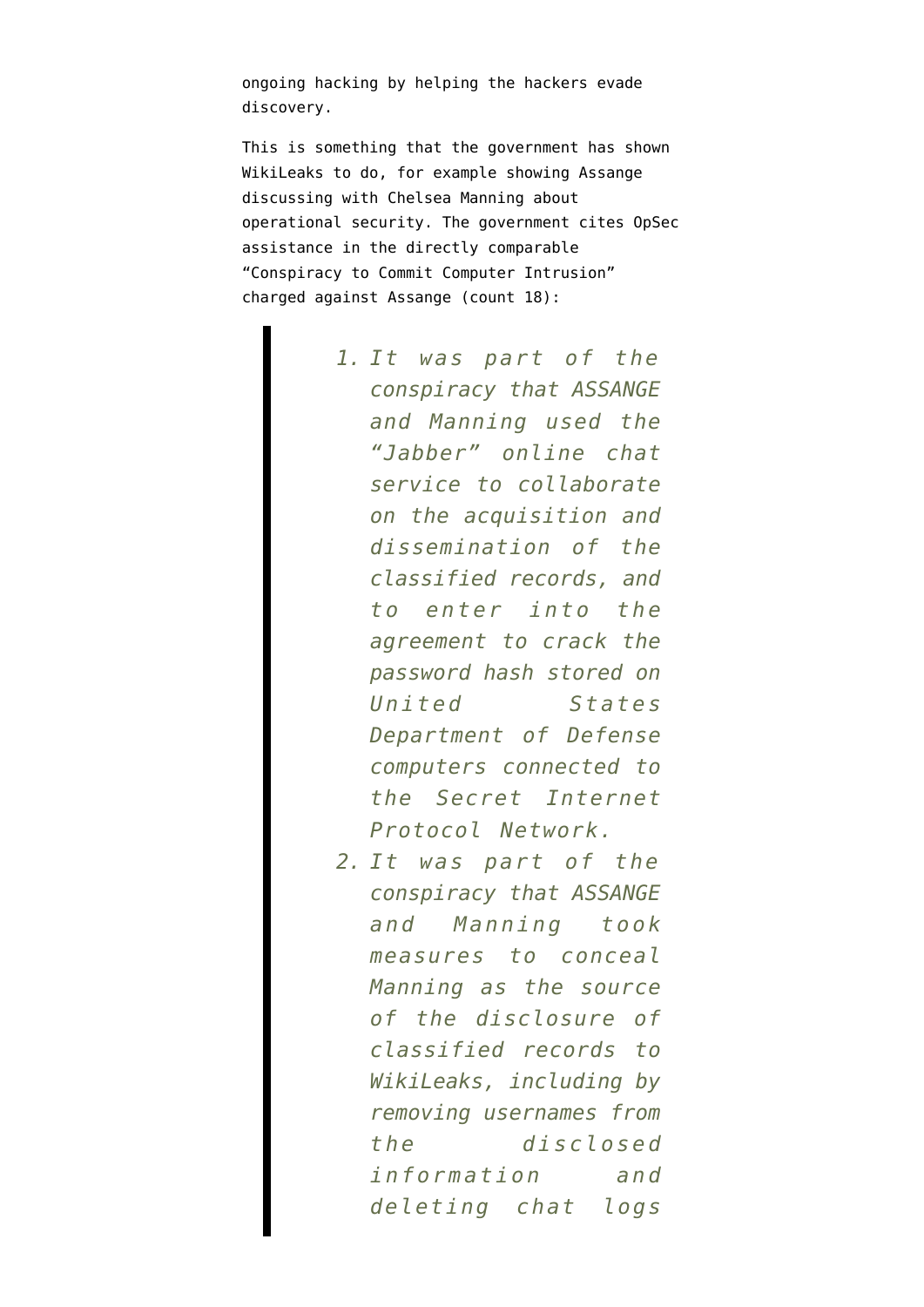#### *between ASSANGE and Manning.*

But those are described in the "manner and means" section of the conspiracy charge. The overt acts part, however, describes things more commonly described as hacking: Manning's use of a Linux operating system to obtain Admin privileges, her sharing of a password hash, and Assange's unsuccessful effort to crack it. That is, Assange is charged with taking an overt act that amounts to hacking, whereas Glenn is charged with advising a source to delete logs (notwithstanding the way Glenn, in very lawyerly fashion, made it clear that he *wasn't* offering advice). The inclusion of OpSec in the manners and means is absolutely dangerous in the Assange indictment. But the government alleged something more to include him in a CFAA conspiracy, something not present in the charge against Glenn.

Assange is also charged with another conspiracy charge that reflects ongoing discussions to obtain more information. That's distinguishable from Glenn's charge in that Assange was talking about getting more information, whereas all Glenn is alleged to have done is have a discussion at a time he knew his source was committing *other* ongoing hacking unrelated to and long after obtaining the files he published. But the two conspiracies are similar insofar as the government in question holds a publisher/journalist accountable for continued communication with a source who is engaged in ongoing lawbreaking, but in Assange's case that crime pertains to obtaining information for Assange, whereas with Glenn it involves an entirely different crime.

## **More — and in some way, more dangerous —**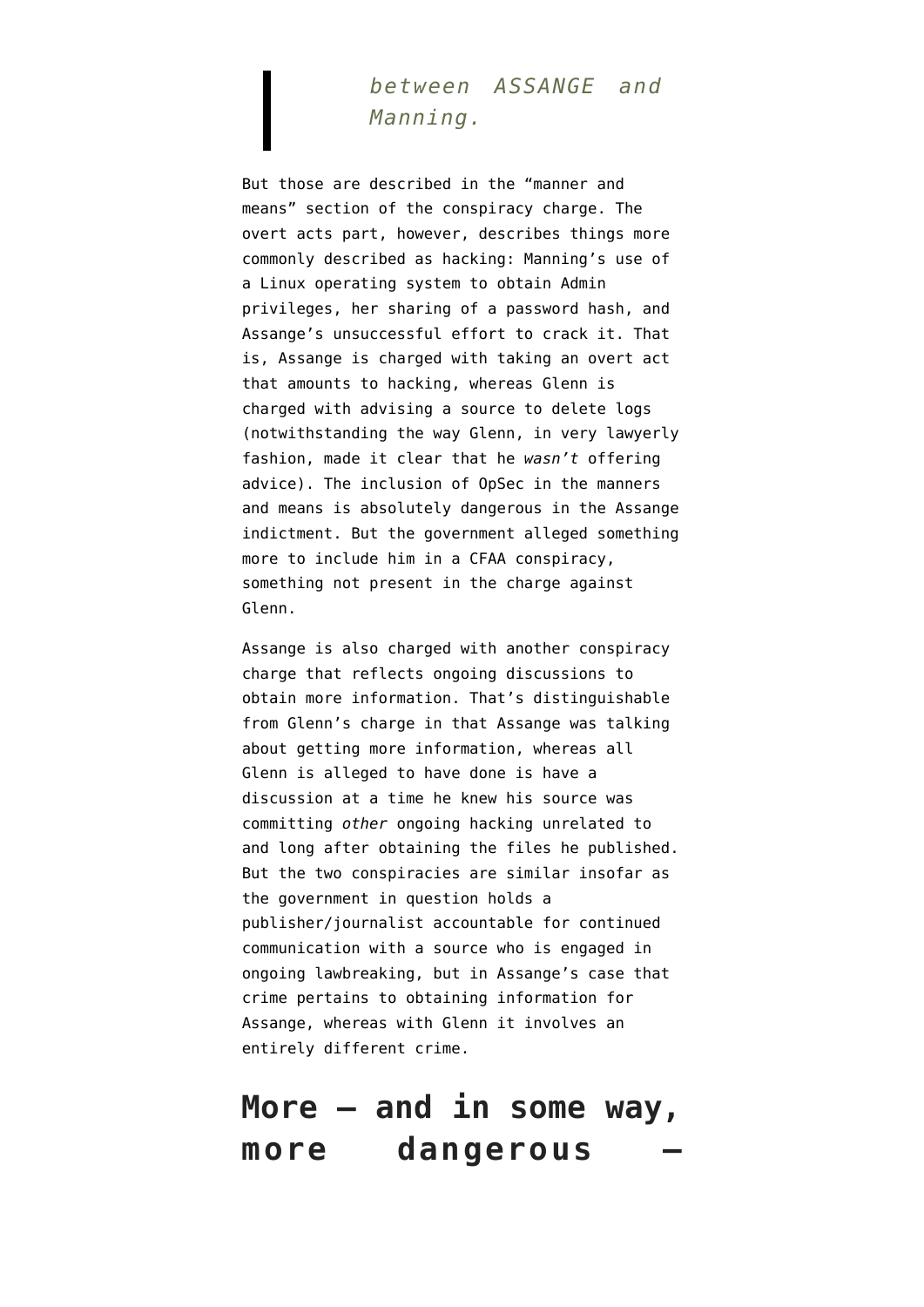#### **charges against Assange**

There's no parallel between the charge against Glenn and the other charges against Assange, which are some of the most dangerous. As I've laid out, there are [three theories of](https://www.emptywheel.net/2019/05/23/the-three-theories-of-prosecution-for-julian-assange/) [prosecution](https://www.emptywheel.net/2019/05/23/the-three-theories-of-prosecution-for-julian-assange/) used against Assange:

- The attempt to hack to obtain additional classified information (described above, along with a charge tied to the things they were trying to obtain by cracking that password)
- A solicitation of specific files, some of which Manning sought out and provided
- The publication of three sets of informants names

The last of these is absolutely a charge for publishing information; that's specifically what (with its contorted thinking) the charge against Glenn tries not to do.

The solicitation request is something both Brazil and the US attempt to insinuate about the Intercept for its advocacy of SecureDrop (which is now used by a slew of outlets). It's also something that [could easily be used](https://www.emptywheel.net/2018/11/16/the-theory-of-prosecution-you-love-for-julian-assange-may-look-different-when-applied-to-jason-leopold/) to criminalize normal journalism.

The Brazilian charge against Glenn at least attempts to avoid criminalizing any of these things.

#### **Espionage**

Of course, that's a big difference right away. Glenn is not accused of publishing anything classified. Assange is.

And Assange is charged in such a way that *gives*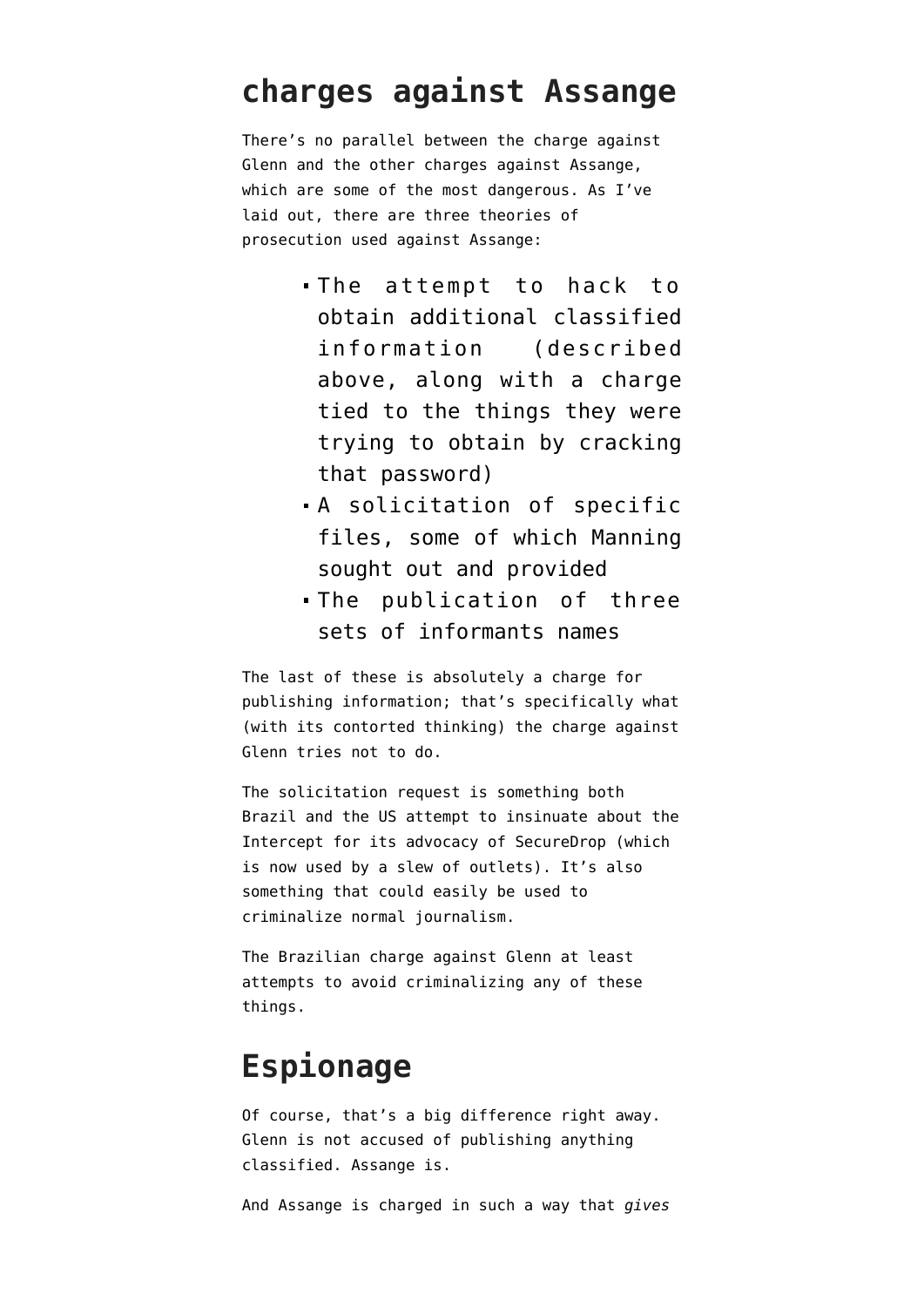*him* liability for releasing classified information under the Espionage Act.

And that's an added danger of the Assange charges. Thus far, Assange has been charged for leaks that Chelsea Manning has never backed off having a whistleblower interest in leaking (the broad use of State cables she leaked would support that, but that's less true of the Afghan and Iraqi war logs). As such, Assange is being charged for something that could implicate any journalist publishing classified information.

That said, that could change. That's why some of the arguments the government is making [in the](https://www.emptywheel.net/2019/12/07/the-wikileaks-conspiracy-the-government-prepares-to-argue-wikileaks-has-always-been-an-organized-crime-syndicate/) [Schulte case](https://www.emptywheel.net/2019/12/07/the-wikileaks-conspiracy-the-government-prepares-to-argue-wikileaks-has-always-been-an-organized-crime-syndicate/) are so noteworthy. They are preparing to rely on precedents used for organized crime to argue that, in part because he leaked to WikiLeaks, Schulte *intended* to harm the US. To the extent that they substantiate that motive, it would put Schulte solidly in the position that the Espionage was designed for. But the government seems to be preparing to apply that argument to WikiLeaks more broadly.

## **Extradition and international legal process**

Finally, though some folks appear to be forgetting this in demanding that the US get involved in Glenn's case, Glenn was charged as a resident of Brazil for actions taken in Brazil. Assange was charged as an Australian citizen for actions taken in the UK affecting the US government, which has asked the Brits to extradite him for charges (Espionage) that fit under the kind of political crime that often will not merit extradition. Of course, Assange is fighting against Five Eyes governments that, post Vault 7 leak, are likely far less interested in such legal distinctions. Indeed, I suspect that's one of the reasons the US charged Assange for leaking informant identities; some of those informants were British sources as much